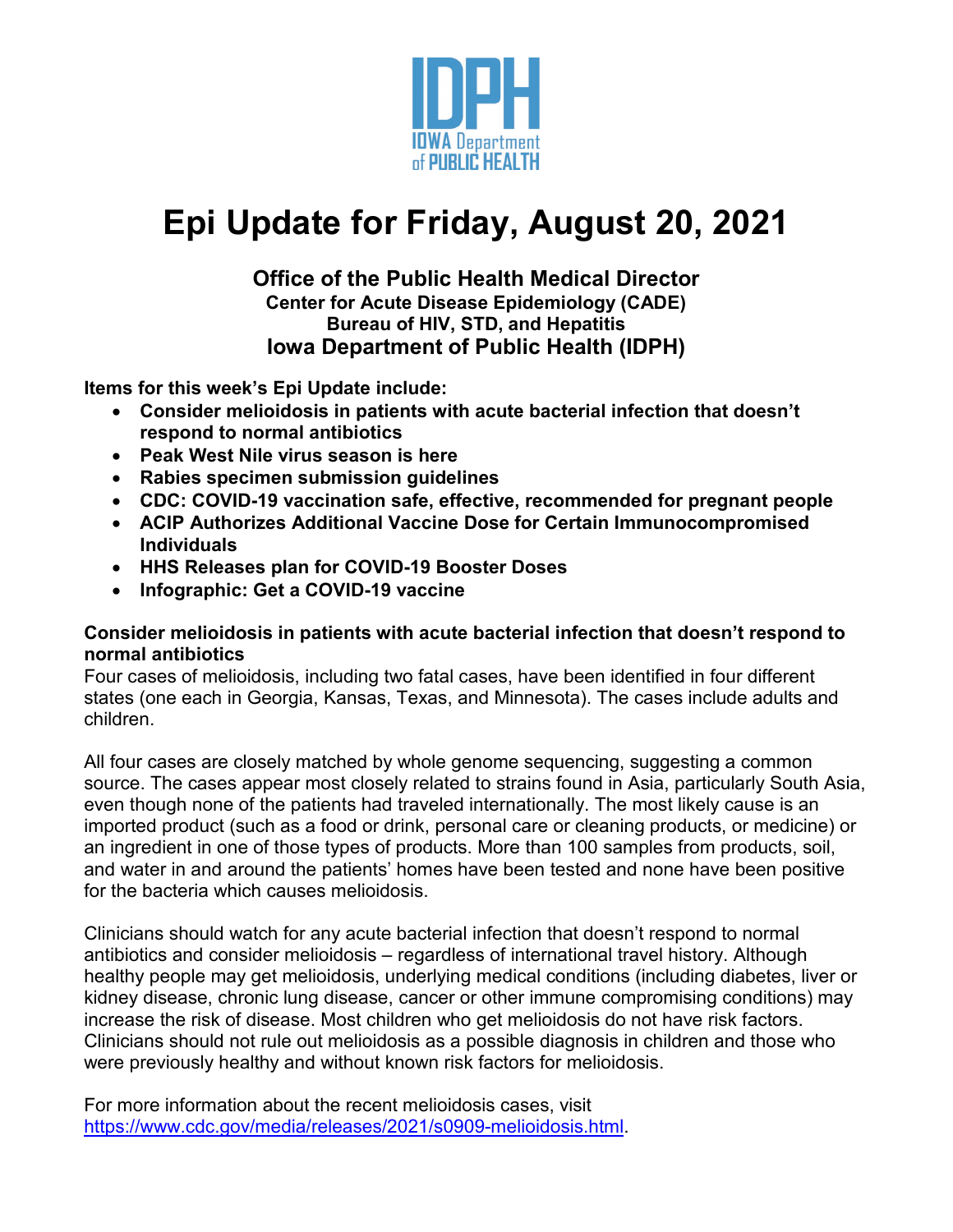For more information about melioidosis, visit: <https://www.cdc.gov/melioidosis/index.html>

## **Peak West Nile virus season is here**

August and September are peak times for West Nile virus in Iowa. So far in 2021, two confirmed human cases of West Nile virus have been identified and one additional case is currently under investigation. Eleven mosquito samples have tested positive for the virus.

The following steps can reduce the risk of exposure to mosquitoes:

- Use insect repellent with DEET, Picaridin, oil of lemon eucalyptus, or IR3535.
	- $\circ$  Always read the repellent label and consult with a health care provider if you have questions when using these types of products for children.
	- o For example, oil of lemon eucalyptus should not be used on children under 3 years old and DEET should not be used on children less than 2 months of age.
- Avoid outdoor activities between dusk and dawn, when mosquitoes are most active.
- Wear long-sleeved shirts, pants, shoes, and socks outdoors whenever possible.
- Eliminate standing water around the home because that's where mosquitoes lay eggs.
	- o Empty water from buckets, cans, pool covers, and pet water dishes.
	- $\circ$  Change water in bird baths every three to four days.

West Nile virus remains a risk until the state's first hard frost. For more information, visit [idph.iowa.gov/cade/disease-information/west-nile-virus.](https://idph.iowa.gov/cade/disease-information/west-nile-virus)

#### **Rabies specimen submission guidelines**

Health care providers and veterinarians are asked to share laboratory specimen submission guidelines with patients/clients who are submitting specimens for rabies testing. There are two laboratories in Iowa that perform rabies testing: Iowa State University Veterinary Diagnostic Laboratory and the State Hygienic Laboratory at the University of Iowa (SHL). Following the guidelines will increase the likelihood of the submitter receiving a valid rabies result.

Specimen submission guidelines for each laboratory are available at:

- Iowa State University Veterinary Diagnostic Laboratory: <https://vetmed.iastate.edu/vdl/submissions/guidelines/rabies>
- State Hygienic Laboratory (SHL): <http://www.shl.uiowa.edu/kitsquotesforms/rabiescollectioninstructions.pdf>

#### **CDC: COVID-19 vaccination safe, effective, recommended for pregnant people**

COVID-19 vaccination is recommended for all people 12 years and older, including those who are pregnant, breastfeeding, trying to get pregnant, or might become pregnant in the future.

Pregnant people are at increased risk of severe illness due to COVID-19, and evidence about the safety and effectiveness of COVID-19 vaccination during pregnancy has been growing. These data suggest that the benefits of receiving a COVID-19 vaccine outweigh any known or potential risks of vaccination during pregnancy.

There is currently no evidence that any vaccines, including COVID-19 vaccines, cause fertility problems in women or men.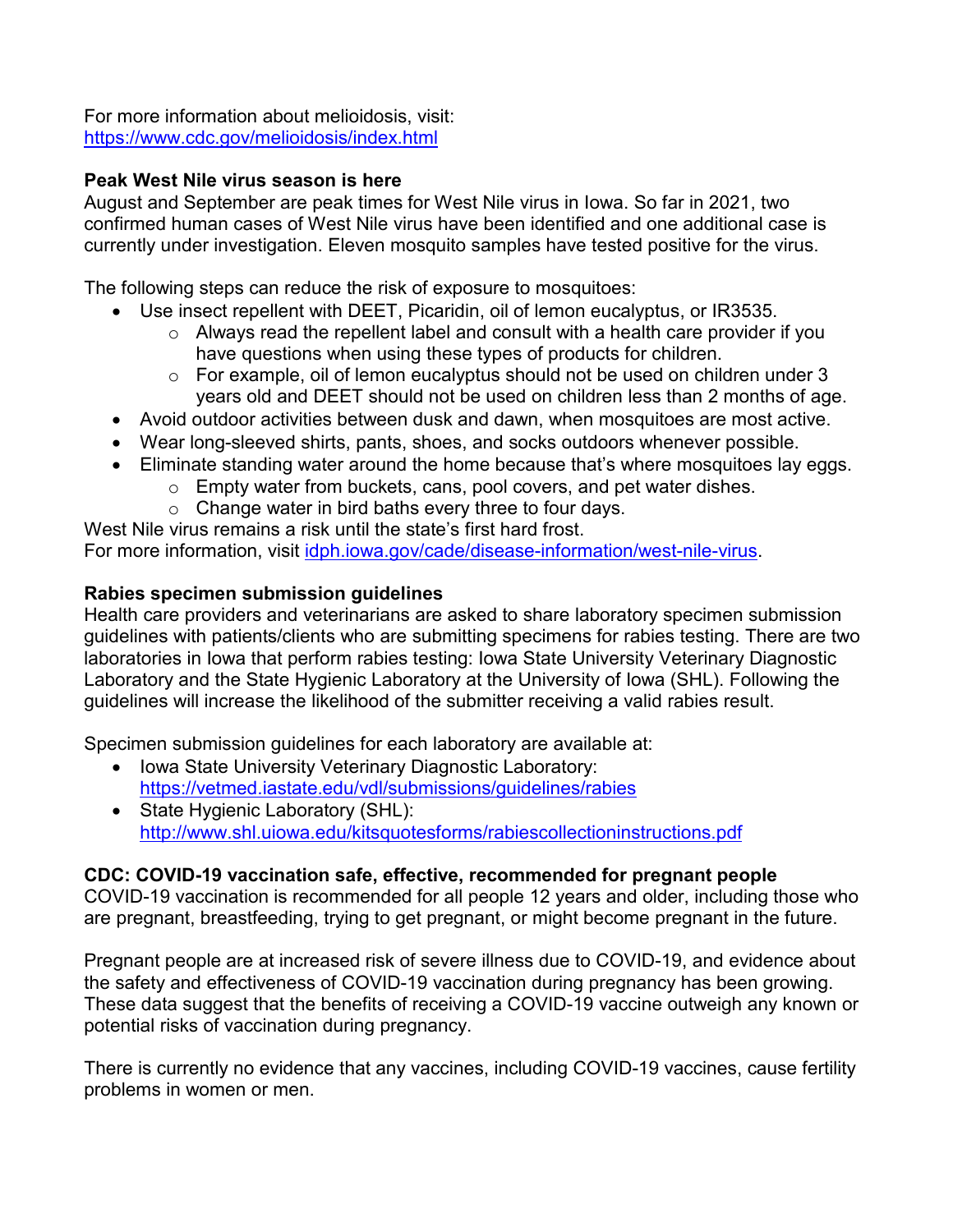For more information, visit [www.cdc.gov/coronavirus/2019-ncov/vaccines/recommendations/pregnancy.html.](http://www.cdc.gov/coronavirus/2019-ncov/vaccines/recommendations/pregnancy.html)

# **ACIP Authorizes Additional Vaccine Dose for Certain Immunocompromised Individuals**

CDC's independent Advisory Committee on Immunization Practices (ACIP) recommends people with moderately to severely compromised immune systems receive an additional dose of mRNA COVID-19 vaccine following their initial 2-dose vaccination series. Individuals can self-attest and receive the additional dose wherever vaccines are offered.

For additional information, visit [https://www.cdc.gov/coronavirus/2019](https://www.cdc.gov/coronavirus/2019-ncov/vaccines/recommendations/immuno.html) [ncov/vaccines/recommendations/immuno.html](https://www.cdc.gov/coronavirus/2019-ncov/vaccines/recommendations/immuno.html)

#### **HHS Releases plan for COVID-19 Booster Doses**

Health and Human Services (HHS) has released a statement on the plan for COVID-19 booster doses starting 8 months after an individual's second dose. Booster dose administration could begin as early as the week September 20, 2021. At that time, the individuals who were fully vaccinated earliest in the vaccination rollout, including many health care providers, nursing home residents, and other seniors, will likely be eligible for a booster.

The authorized COVID-19 vaccines continue to provide stable and highly effective protection against hospitalizations and severe outcomes for people who are fully vaccinated. Vaccines remain the most powerful tool we have against COVID-19. It is critical that unvaccinated and partially vaccinated people get their primary series of vaccines to further reduce the risk of COVID-19 and its more severe outcomes. Nearly all the cases of severe disease, hospitalization, and death continue to occur among those not yet vaccinated at all.

For additional information visit: [https://www.cdc.gov/media/releases/2021/s0818-covid-19](https://www.cdc.gov/media/releases/2021/s0818-covid-19-booster-shots.html) [booster-shots.html](https://www.cdc.gov/media/releases/2021/s0818-covid-19-booster-shots.html)

**Infographic: Get a COVID-19 vaccine**